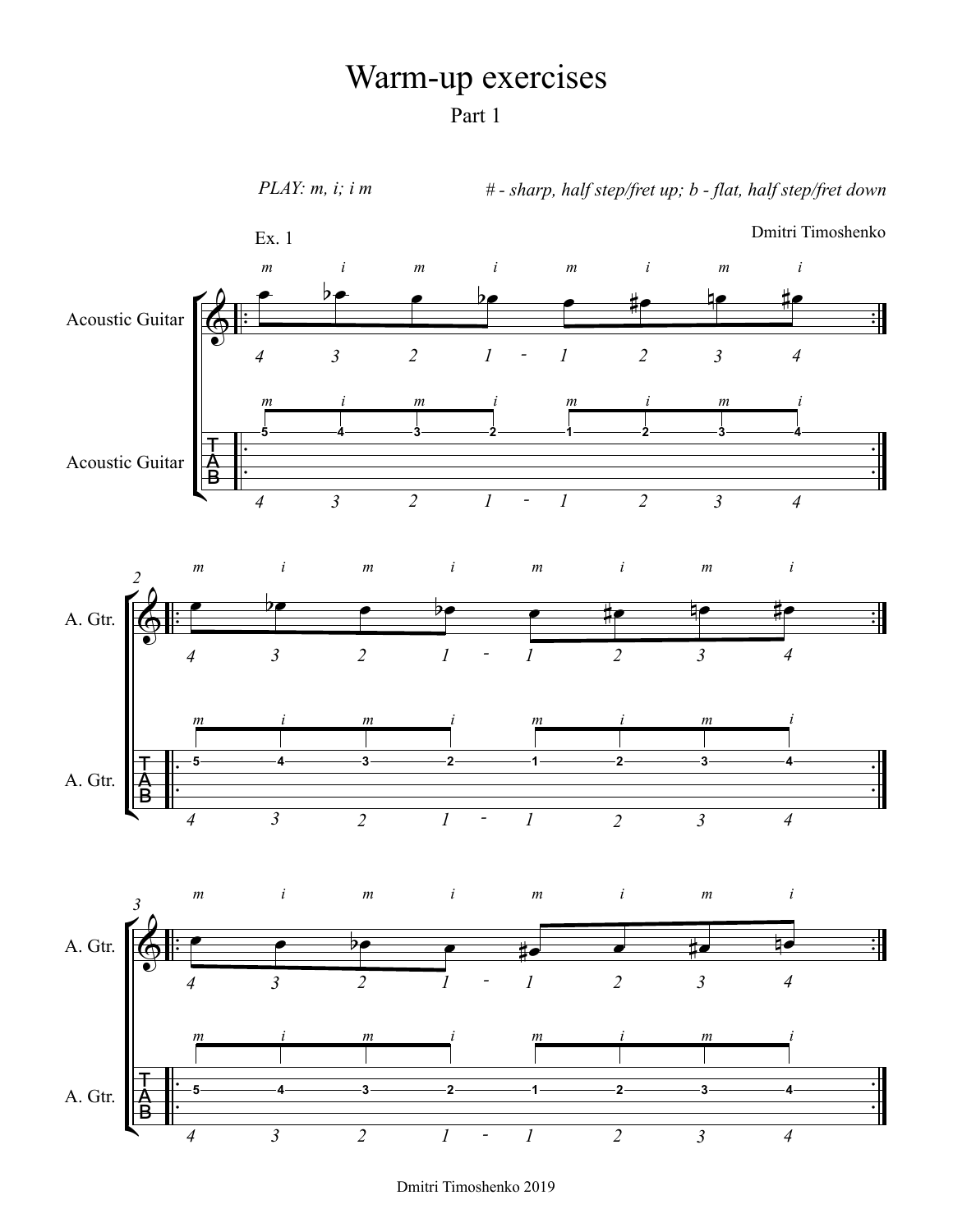



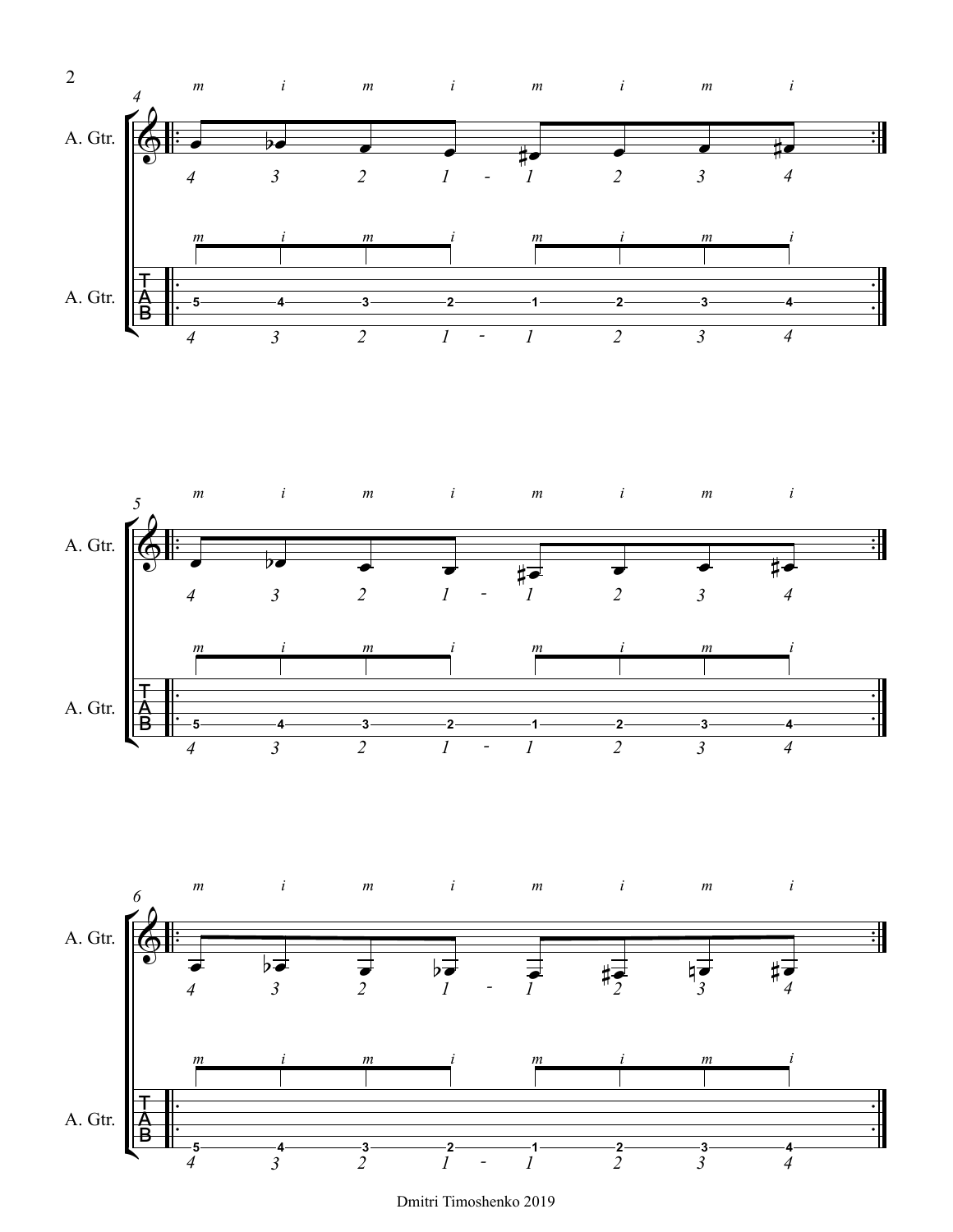



Dmitri Timoshenko 2019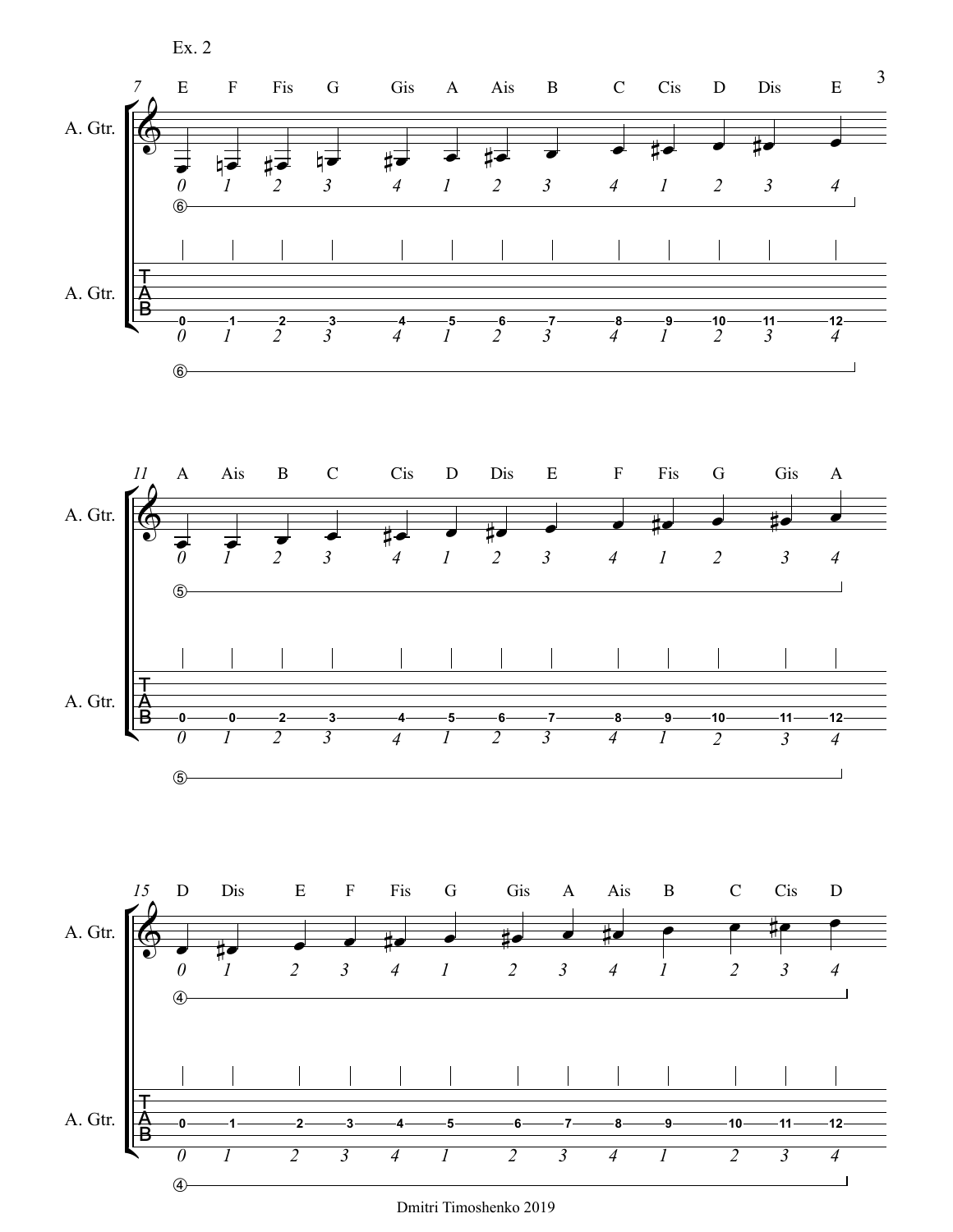

Dmitri Timoshenko 2019

 $\overline{4}$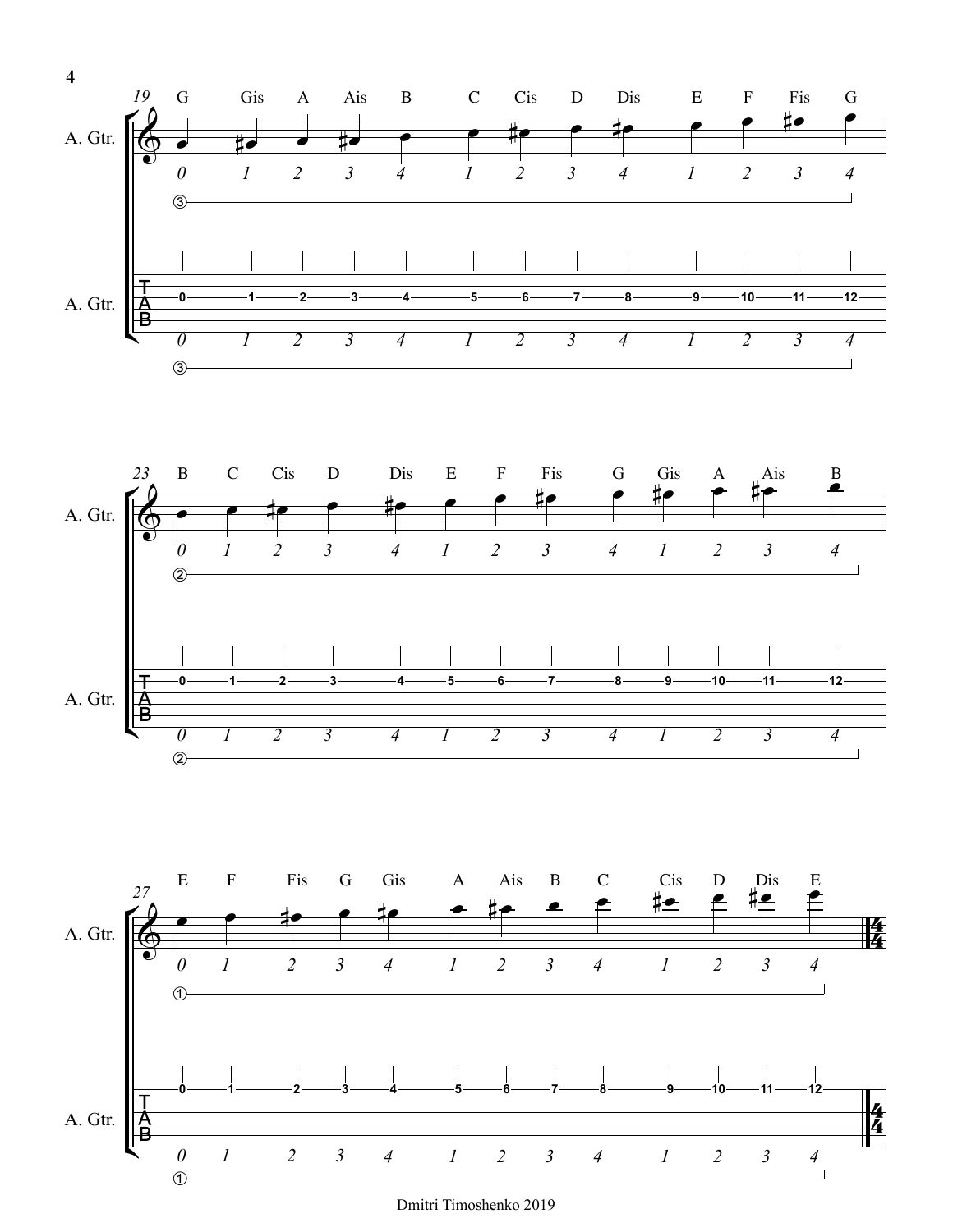$Ex.3$ 



Dmitri Timoshenko 2019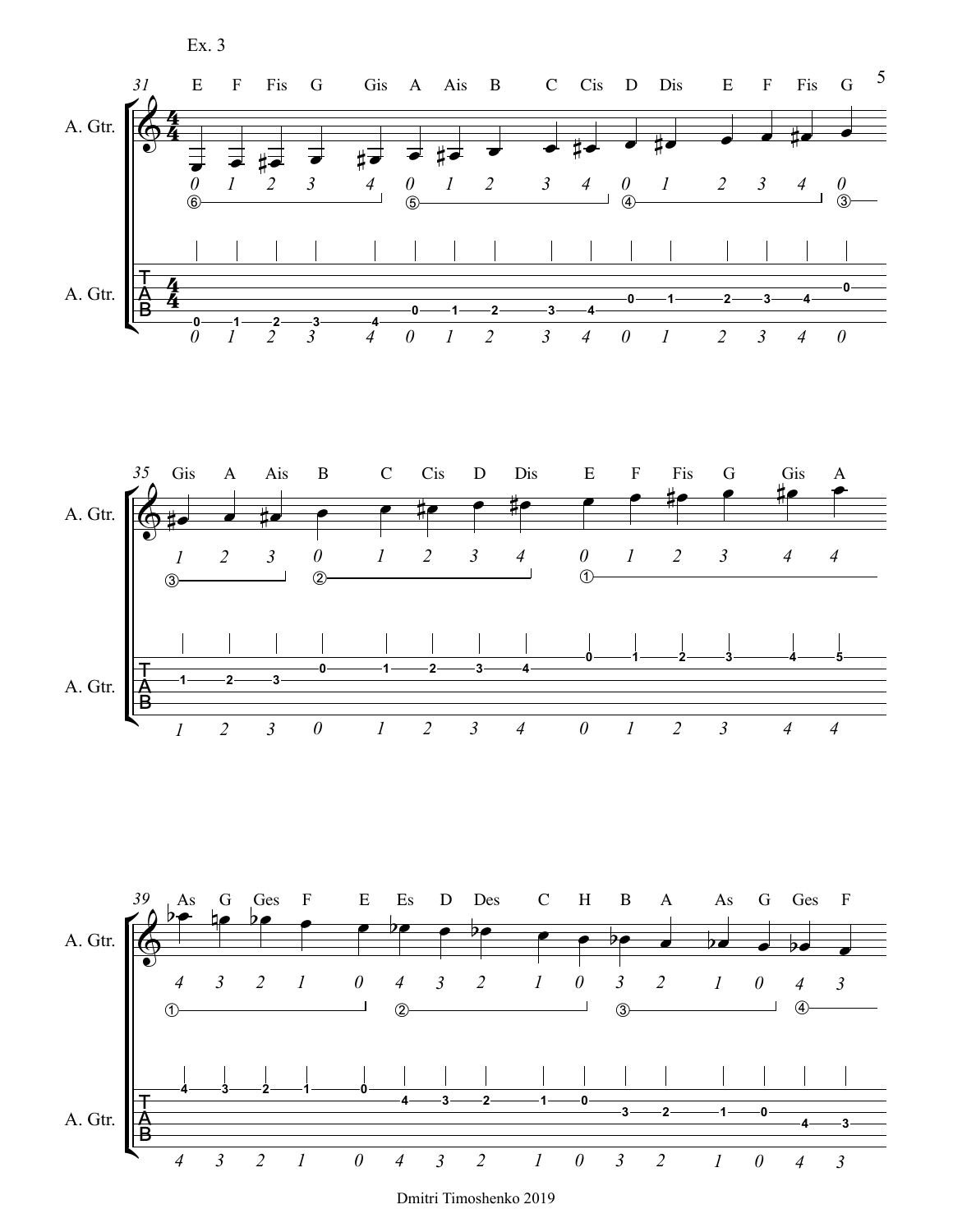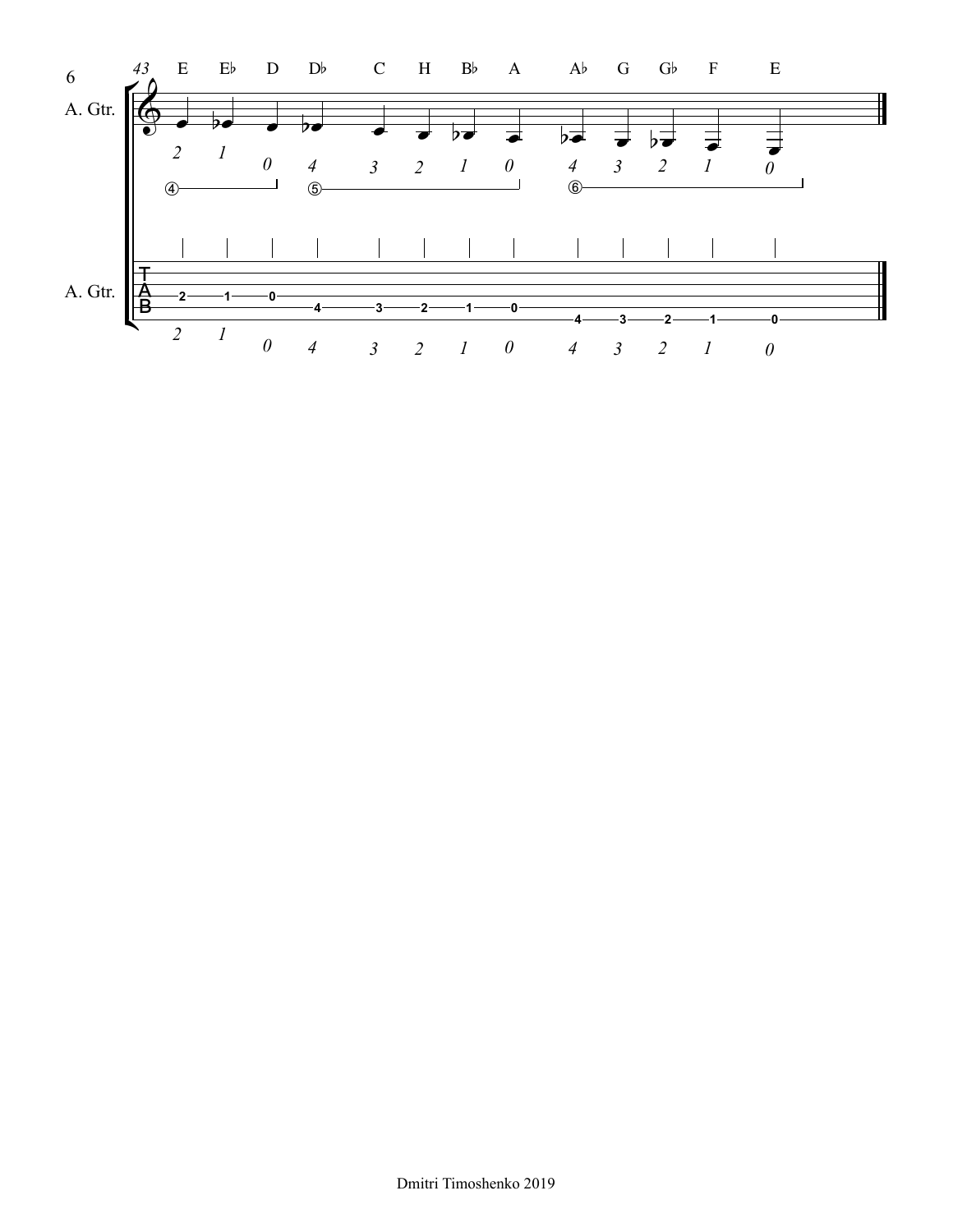